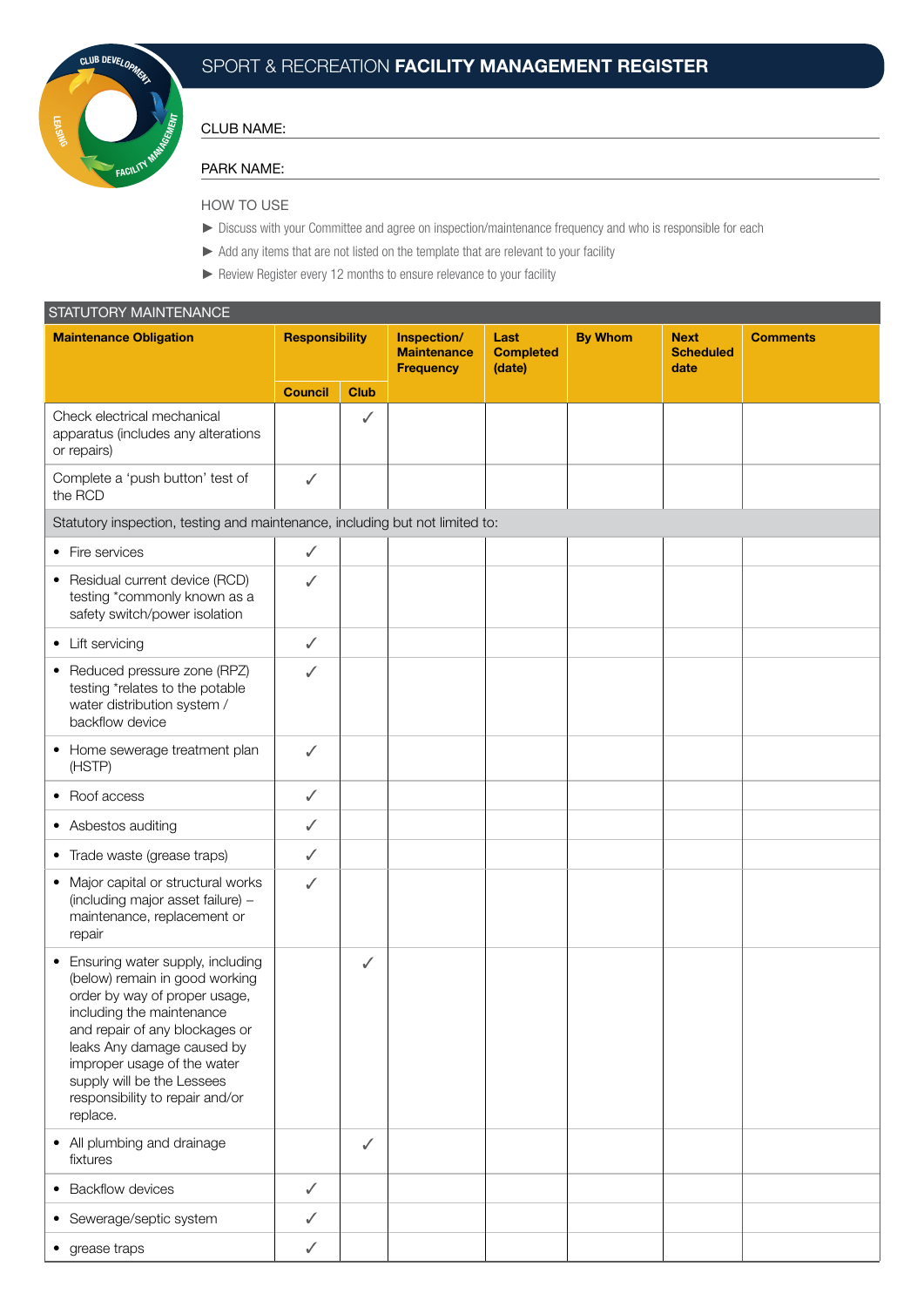| <b>BUILDING MAINTENANCE</b>                                                                                   |                       |              |                                                       |                                    |                |                                         |                 |  |
|---------------------------------------------------------------------------------------------------------------|-----------------------|--------------|-------------------------------------------------------|------------------------------------|----------------|-----------------------------------------|-----------------|--|
| <b>Maintenance Obligation</b>                                                                                 | <b>Responsibility</b> |              | Inspection/<br><b>Maintenance</b><br><b>Frequency</b> | Last<br><b>Completed</b><br>(date) | <b>By Whom</b> | <b>Next</b><br><b>Scheduled</b><br>date | <b>Comments</b> |  |
|                                                                                                               | <b>Council</b>        | <b>Club</b>  |                                                       |                                    |                |                                         |                 |  |
| Security monitoring and lighting<br>installed by Lessee                                                       |                       | ✓            |                                                       |                                    |                |                                         |                 |  |
| Servicing, maintenance and<br>replacement of air-conditioning<br>units (excluding window units)               |                       | ✓            |                                                       |                                    |                |                                         |                 |  |
| Pest control, including termites and<br>any other treatments as directed by<br>Council, on a 12-monthly basis |                       | $\checkmark$ |                                                       |                                    |                |                                         |                 |  |
| Kitchen compliance with food<br>service regulations                                                           |                       | $\checkmark$ |                                                       |                                    |                |                                         |                 |  |
| Cleaning of all walls (interior and<br>exterior)                                                              |                       | $\checkmark$ |                                                       |                                    |                |                                         |                 |  |
| Painting of exterior walls                                                                                    |                       | $\checkmark$ |                                                       |                                    |                |                                         |                 |  |
| Painting of interior walls                                                                                    |                       | ✓            |                                                       |                                    |                |                                         |                 |  |
| Cleaning of all windows (interior<br>and exterior)                                                            |                       | $\checkmark$ |                                                       |                                    |                |                                         |                 |  |
| Cleaning of all doors (interior and<br>exterior)                                                              |                       | $\checkmark$ |                                                       |                                    |                |                                         |                 |  |
| Cleaning of all ceilings (interior and<br>exterior)                                                           |                       | ✓            |                                                       |                                    |                |                                         |                 |  |
| Painting of ceilings                                                                                          |                       | $\checkmark$ |                                                       |                                    |                |                                         |                 |  |
| Cleaning of all floors (interior and<br>exterior)                                                             |                       | ✓            |                                                       |                                    |                |                                         |                 |  |
| Professional floor clean                                                                                      |                       | ✓            |                                                       |                                    |                |                                         |                 |  |
| Cleaning of verandah                                                                                          |                       | ✓            |                                                       |                                    |                |                                         |                 |  |
| Cleaning of guttering                                                                                         |                       | ✓            |                                                       |                                    |                |                                         |                 |  |
| Cleaning of downpipes(include rain<br>tank screen)                                                            |                       | $\checkmark$ |                                                       |                                    |                |                                         |                 |  |
| Replacement of any broken, damaged or worn out items, including:                                              |                       |              |                                                       |                                    |                |                                         |                 |  |
| • light bulbs                                                                                                 |                       | ✓            |                                                       |                                    |                |                                         |                 |  |
| • fluorescent bulbs                                                                                           |                       | ✓            |                                                       |                                    |                |                                         |                 |  |
| • light switches                                                                                              |                       | ✓            |                                                       |                                    |                |                                         |                 |  |
| $\bullet$ doors                                                                                               |                       | $\checkmark$ |                                                       |                                    |                |                                         |                 |  |
| • electrical fittings                                                                                         |                       | ✓            |                                                       |                                    |                |                                         |                 |  |
| • glass panels or panes                                                                                       |                       | ✓            |                                                       |                                    |                |                                         |                 |  |
| $\bullet$ locks                                                                                               |                       | $\checkmark$ |                                                       |                                    |                |                                         |                 |  |
| • washers and taps                                                                                            |                       | $\checkmark$ |                                                       |                                    |                |                                         |                 |  |
| • stop cocks                                                                                                  |                       | ✓            |                                                       |                                    |                |                                         |                 |  |
| • hot water systems                                                                                           |                       | ✓            |                                                       |                                    |                |                                         |                 |  |
| • cisterns                                                                                                    |                       | $\checkmark$ |                                                       |                                    |                |                                         |                 |  |
| · gas, water, oil or electrical fittings<br>which may become missing,<br>broken, lost, destroyed              |                       | ✓            |                                                       |                                    |                |                                         |                 |  |
| • all other furniture or equipment<br>owned by the lessee                                                     |                       | $\checkmark$ |                                                       |                                    |                |                                         |                 |  |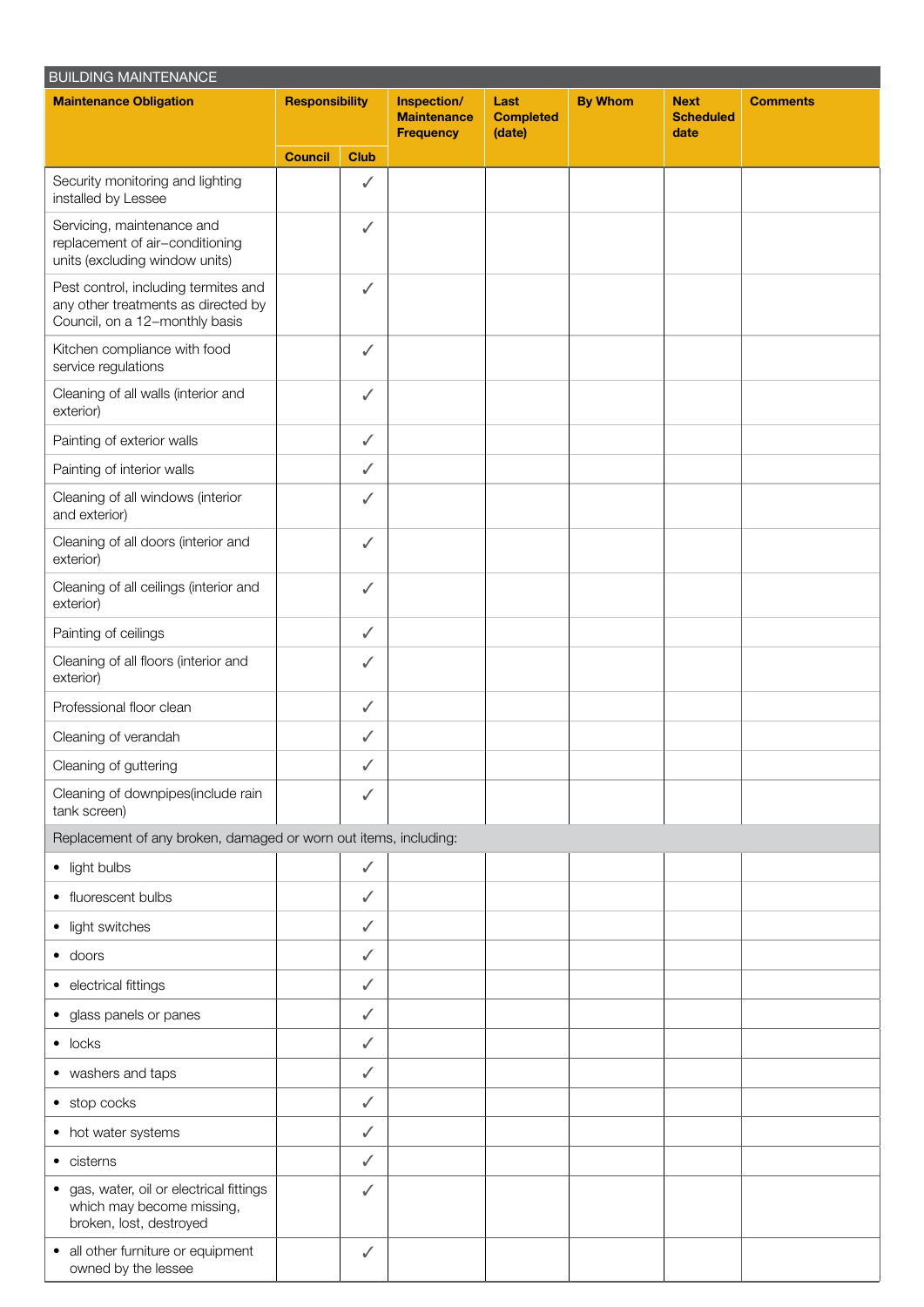| <b>BUILDING MAINTENANCE CONTINUED</b>                                                                                                                                                                                                             |                       |              |                                                       |                                    |                |                                         |                 |  |
|---------------------------------------------------------------------------------------------------------------------------------------------------------------------------------------------------------------------------------------------------|-----------------------|--------------|-------------------------------------------------------|------------------------------------|----------------|-----------------------------------------|-----------------|--|
| <b>Maintenance Obligation</b>                                                                                                                                                                                                                     | <b>Responsibility</b> |              | Inspection/<br><b>Maintenance</b><br><b>Frequency</b> | Last<br><b>Completed</b><br>(date) | <b>By Whom</b> | <b>Next</b><br><b>Scheduled</b><br>date | <b>Comments</b> |  |
|                                                                                                                                                                                                                                                   | <b>Council</b>        | <b>Club</b>  |                                                       |                                    |                |                                         |                 |  |
| Replace all broken or damaged<br>items listed above, where the<br>damage has occurred as a result of<br>third parties using the Premises                                                                                                          |                       | $\checkmark$ |                                                       |                                    |                |                                         |                 |  |
| Repairs required due to acts of<br>vandalism/theft<br>Please notify Council through<br>the Insurance Claim Form http://<br>www.logan.qld.gov.au/facilities-<br>and-recreation/sport-recreation-<br>and-community-leasing/facility-<br>management) | ✓                     | $\checkmark$ |                                                       |                                    |                |                                         |                 |  |
| Replacement of any gas, water, oil<br>or electrical fittings which become<br>unfit for the purpose for which they<br>are intended to be used                                                                                                      | $\checkmark$          |              |                                                       |                                    |                |                                         |                 |  |
| Maintenance of fastenings (interior<br>and exterior)                                                                                                                                                                                              |                       | $\checkmark$ |                                                       |                                    |                |                                         |                 |  |
| Maintenance of partitions                                                                                                                                                                                                                         | J                     |              |                                                       |                                    |                |                                         |                 |  |

### GROUNDS MAINTENANCE

| <u>UI IOUNDU MAIINTEINAINUE</u>                                  |                       |              |                                                       |                                    |                |                                         |                 |  |
|------------------------------------------------------------------|-----------------------|--------------|-------------------------------------------------------|------------------------------------|----------------|-----------------------------------------|-----------------|--|
| <b>Maintenance Obligation</b>                                    | <b>Responsibility</b> |              | Inspection/<br><b>Maintenance</b><br><b>Frequency</b> | Last<br><b>Completed</b><br>(date) | <b>By Whom</b> | <b>Next</b><br><b>Scheduled</b><br>date | <b>Comments</b> |  |
|                                                                  | <b>Council</b>        | <b>Club</b>  |                                                       |                                    |                |                                         |                 |  |
| Perimeter fence                                                  |                       | ✓            |                                                       |                                    |                |                                         |                 |  |
| Maintenance of fencing and seating                               |                       | ✓            |                                                       |                                    |                |                                         |                 |  |
| Maintenance of retaining walls                                   |                       | ✓            |                                                       |                                    |                |                                         |                 |  |
| Maintenance of grounds, including:                               |                       |              |                                                       |                                    |                |                                         |                 |  |
| • care of garden beds, landscaped<br>areas and park areas        |                       | $\checkmark$ |                                                       |                                    |                |                                         |                 |  |
| • sweeping/cleaning of paths                                     |                       | ✓            |                                                       |                                    |                |                                         |                 |  |
| • general tidiness & maintenance of<br>driveway and carpark      |                       | ✓            |                                                       |                                    |                |                                         |                 |  |
| • collection of refuse and proper<br>disposal                    |                       | $\checkmark$ |                                                       |                                    |                |                                         |                 |  |
| • pruning                                                        |                       | $\checkmark$ |                                                       |                                    |                |                                         |                 |  |
| • control of noxious weeds                                       |                       | ✓            |                                                       |                                    |                |                                         |                 |  |
| • Lopping and removal of shrubs<br>(subject to Council approval) |                       | $\checkmark$ |                                                       |                                    |                |                                         |                 |  |
| Lopping and removal of trees<br>(Parks Branch)                   | ✓                     |              |                                                       |                                    |                |                                         |                 |  |